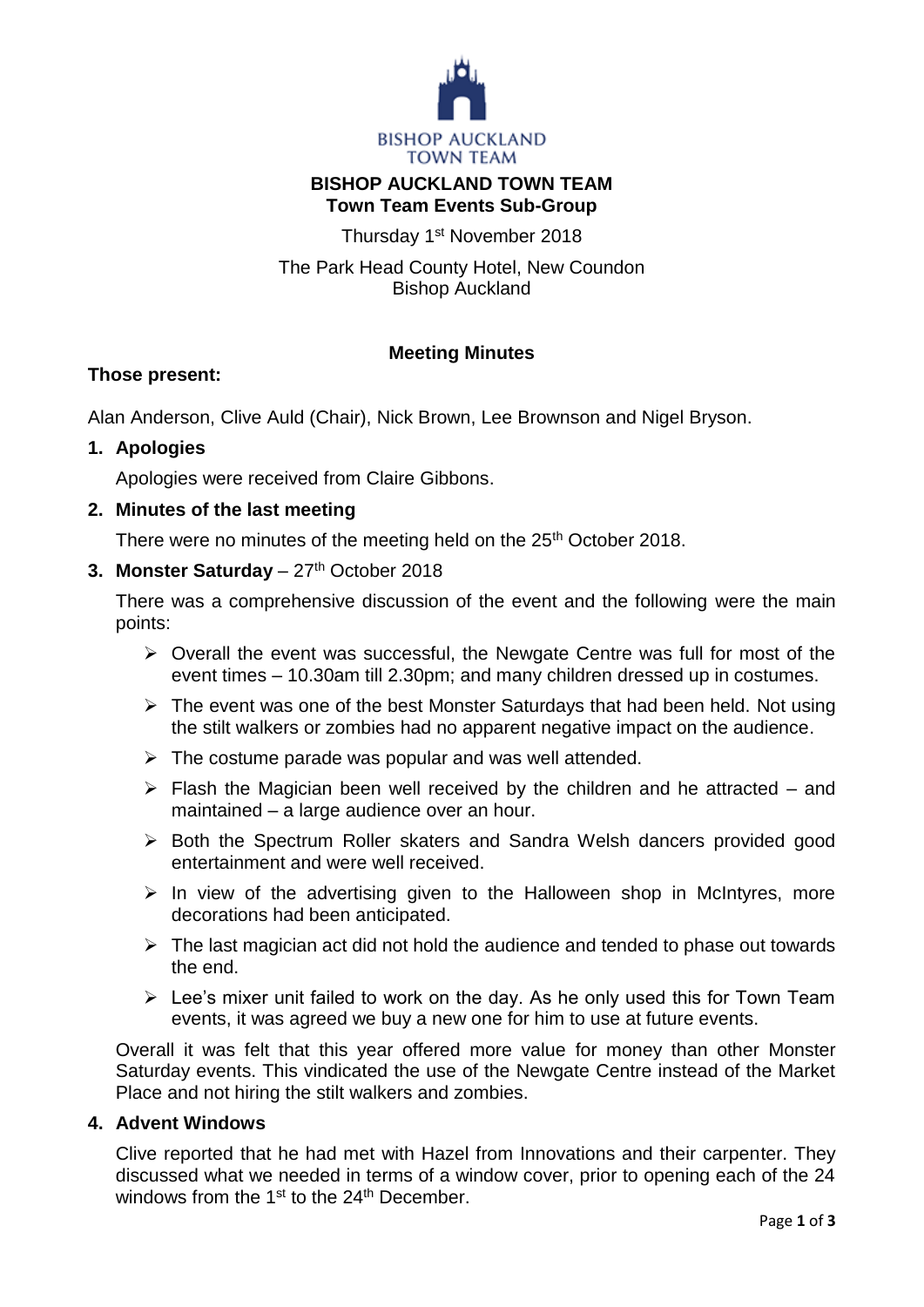An idea was considered, and they had agreed to develop the concept around using half a table tennis table to support a wooden framework holding a curtain. It is anticipated that the framework would be ready the following week. In discussion it was accepted that we may have to pay for a waterproof curtain – with an appropriate logo – to be used on the frame.

**Funding:** A problem had arisen with the AAP money underpinning the organisation of the Advent Widows. In a meeting with Sheila Metcalfe, she had insisted that no publicity of the AAP could be given until the money had been formally signed off.

Also she had requested additional information on three items. This could be provided the following day. If this could be delivered tomorrow, we *might* receive the formal letter on Monday. This was holding up the publication of the combined Town Council Switch On/ Advent Window/Christmas/Small Business Saturday leaflet.

This had been discussed with Sheila Horner at the Town Council and a solution could be to:

- a. send the pdf leaflet without the AAP logo to schools as soon as possible and promote the events on social media; and
- b. print the leaflets as soon as possible with the AAP logo, once formal confirmation of the money had been given.

This action was agreed.

While the map had been a source of some redesign and comment, Lee confirmed that it finally been agreed with Jane Crawford.

#### **5. Christmas**

While the times of the Santa events and locations had been agreed, it had been proposed that Rudolf the Red Nosed Reindeer and Snow Queen stilt walkers should be hired, if not too expensive.

Alan had discussed this with Mint. For the two performers over two days [15<sup>th</sup> and 22<sup>nd</sup> December] would cost a total of £800.00 + VAT. There was an issue about VAT and Alan had asked Mint to review the price.

It was agreed that we would look at any revised offer against the funding we have available.

In discussion with a member of staff at the Angel Trust Halloween shop, there was a possibility they may hold a Santa Saturday during December. It was pointed out that two Santas opposite each other on the same day, would not be good for the children. It was agreed that Clive would contact Beryl to confirm what they were doing.

#### **6. Finance**

Alan reported that Caps Off, the Merry Monk and Auckland Project payments were outstanding from the Bishop Better Together event on the 29<sup>th</sup> September. He would keep following these up.

A discussion took place on the Town Council timetable for considering their 2019 budget. The Finance Committee would meet on 4<sup>th</sup> December and papers for that meeting would be submitted on the 27<sup>th</sup> November. This meant that our submission for a grant would need to be agreed before the 27<sup>th</sup> November.

It was agreed that we needed to project our estimated costs and funding revenue for next year. This would form the basis of a request to ringfence a budget amount for the Town Team events that would secure continuous publicity for the Town Council. Nigel